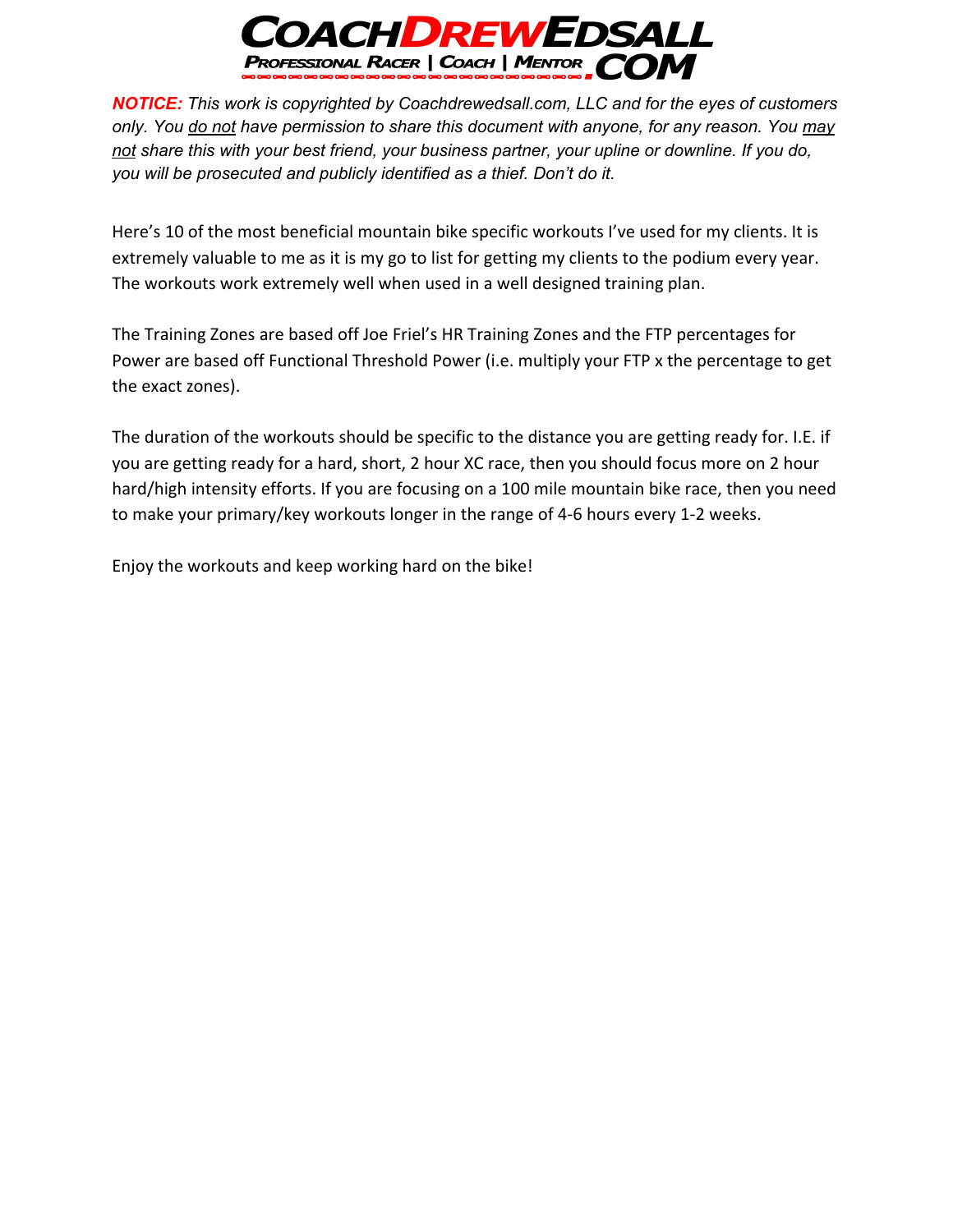

**Mountain Bike Trail Specific Workouts**: mix of workouts that are trail and race specific. Works on combo of trail work, technique, converting power to speed on the trails, and overall power production in the trails.

## **30 minute Race Pace Practice on the Trails**

Today is meant to practice and nail down your race day routine: warm up just as you plan to on race day and ride your race bike today.

Follow your race day warm up.

Then ride a section of trail similar to your next race. Ride this section for a constant 30 minutes at your expected race pace for your next race. This shouldn't be a maximal effort for 30 minutes…….it should be an effort you think you can sustain for the entire race! Practice flow, and practice everything you plan to do at your next race.

Finish the ride riding in zones 1-3 at a fun pace.

### **40-90 minute Tempo on the Trails:**

Ride mainly Zone 1-2 for 30 minutes. Follow this with 40-90 minutes building to Zone 3. Do this section on the trails working on flow at a moderate effort. This effort level should feel like a "fun fast pace". If you are breathing hard, then drop the pace down a tad bit. Increased breathing rate should be noticeable, but not hard, RPE 5-6 out of 10. Rest of time ride in Zones 1-2 with most of that time in Zone 2.

# **MTB starts (2 repeats with 5 practice starts per set):**

### Warm-up well.

Then do 5 x 20-30 second max effort start practices. Take 2-3 minutes rest between each of these. After your 5th start go all out for 1 minute. Without stopping, settle in at HR 4-5a zone for 15-20 minutes. Recover 15-20 minutes and repeat entire sequence 1 more time. This is best off road on a course which simulates the start of your next race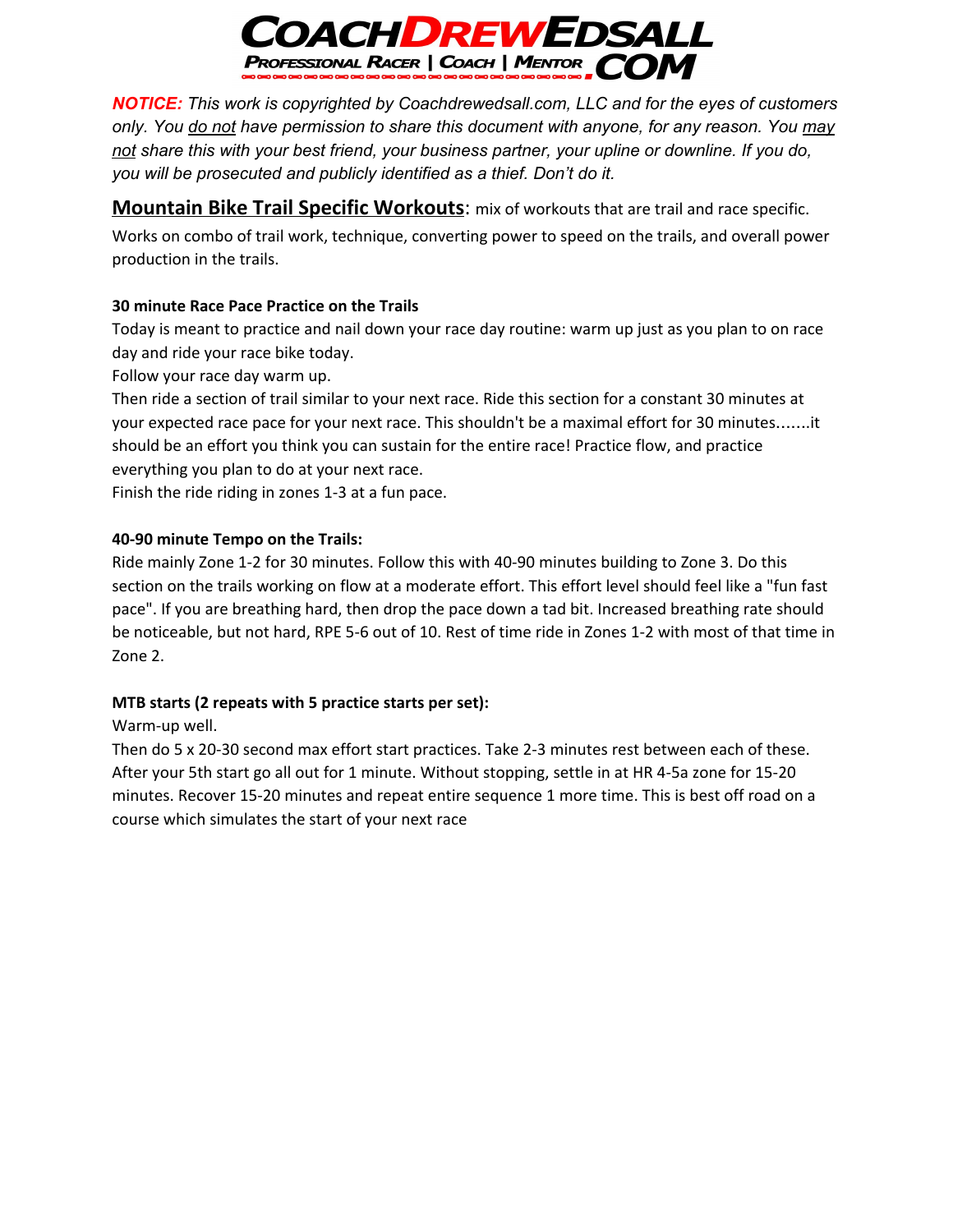

**Easy Recovery Workouts:** these should be done on your recovery and easy days. Add the pedal stroke work to gain power all the way "around" the pedal stroke.

## **Easy ride with 90% one legged drills**

Ride Zones 1-2 only today. Within the ride include 20 minutes of one legged work, where one leg does 90% of the work while the other leg "loafs". While performing this drill, attempt to push your toes to the front of your shoe at the top of the pedal stroke, and scrape dirt off your shoes at the bottom of the pedal stroke. Attempt to eliminate all dead spots and become more efficient!

## **Zones 1-2 spin: steady and consistent**

Ride primarily in Zone 1-2 today. Steady and consistent ride

**Endurance Building Workouts:** these rides work on building your aerobic ability which both increases your aerobic capacity/ability to go longer distance, and can also improve your recovery times between workouts and races. These rides can really help with your fitness if you have the time and should be a stapleton of your "Base" phase if you are able to put the time in. The main focus of these rides should be increasing your total duration, time you ride, every week by about 10% for your key rides.

### **Ride 50% Zone 2 Endurance Ride**

Ride Zones 1-2 today. Get 50% or more of the time in Zone 2.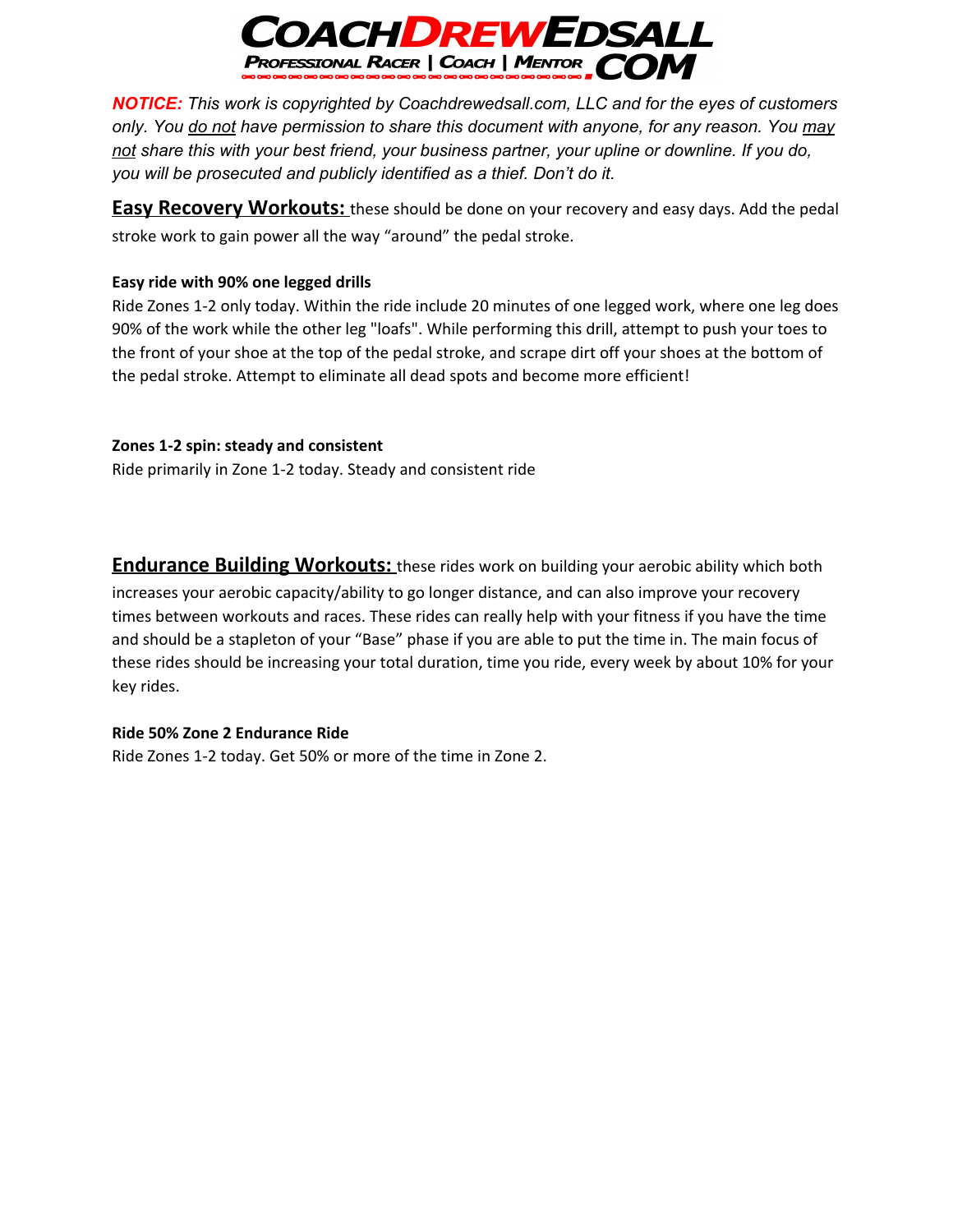

**Threshold Building Workouts:** threshold is extremely critical on the mountain bike. These workouts should be done continually throughout the year to maintain and/or build threshold

#### **4-6 x 10 min Sub LT Power with cadence changes**

Warm up 20-30 minutes easy spinning. Then perform 4 x 10 minutes at 85-95% FTP (if using HR build up slowly from low zone 3 to mid-high zone 4 for each effort). Take 3 minutes rest between efforts. Intervals 1,3,5: cadence is 85-95 rpm Intervals 2,4,6: cadence is 65-75 rpm Finish the workout with easy spinning zones 1-2 only.

#### **LT Intervals 1-2 x 20 criss cross**

Warm up well with 20-30 minutes of spinning and 3-4 x 60-90 second accelerations to Zones 4-5. Follow this with 1-2 x 20 minute intervals building up to Zones 3-4. Within each 20 min interval criss cross from Zone 3 to Zone 4 every 2 minutes. Take 15 minute rest between intervals. Finish off with easy spinning in Zone 1 only.